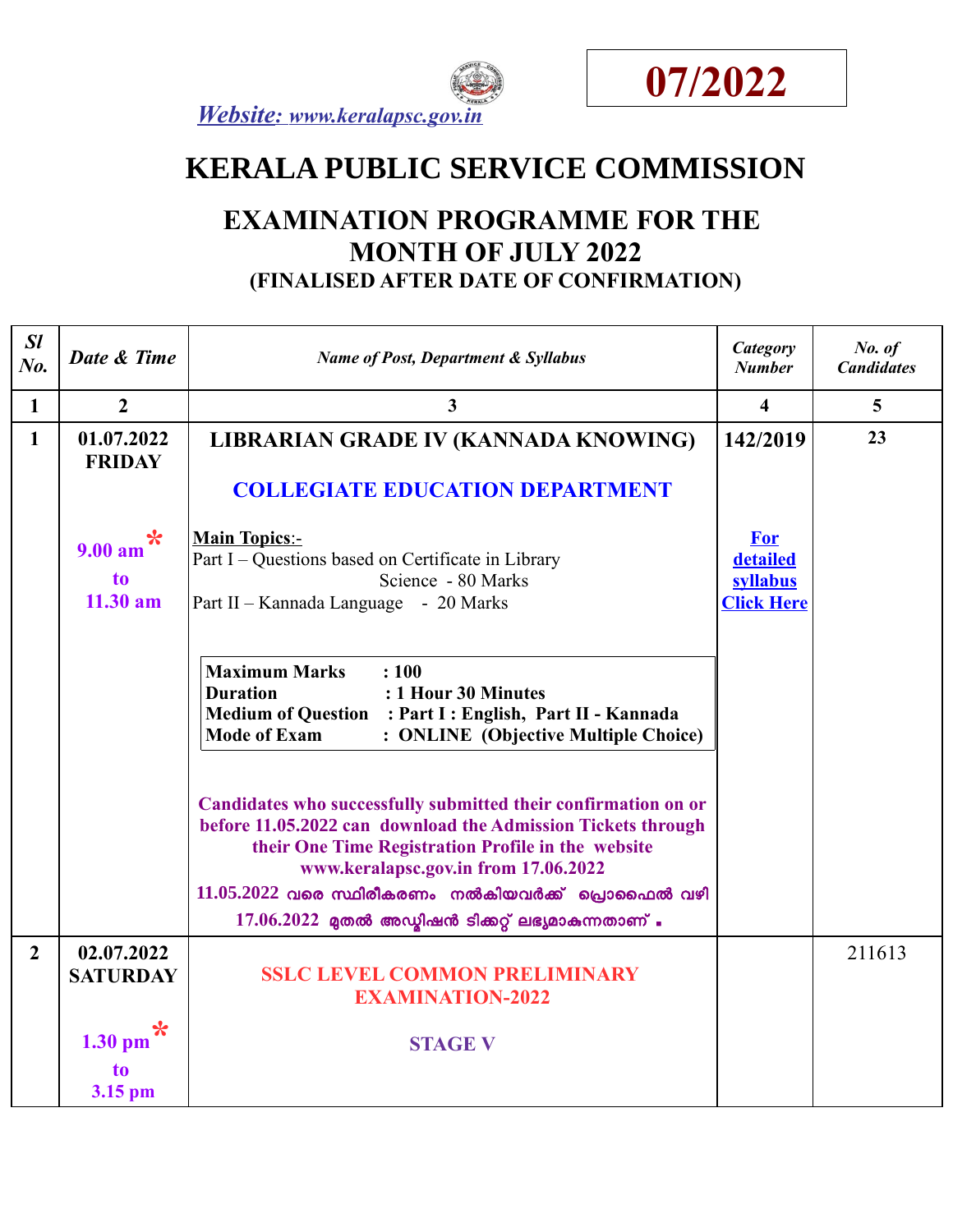| $\mathbf{3}$            | 05.07.2022<br><b>TUESDAY</b>                      | <b>DEPUTY GENERAL MANAGER</b>                                                                                                                                                                                                                     | 340/2018                           | Ezhava/<br>Thiyya/ |
|-------------------------|---------------------------------------------------|---------------------------------------------------------------------------------------------------------------------------------------------------------------------------------------------------------------------------------------------------|------------------------------------|--------------------|
|                         |                                                   | <b>KERALA STATE CO-OPERATIVE BANK LIMITED</b><br>(NCA Notification)                                                                                                                                                                               |                                    | <b>Billava</b>     |
|                         | $\frac{\text{Batch}-I}{\text{R}}$                 | <b>Main Topics:-</b>                                                                                                                                                                                                                              | <b>For</b><br>detailed<br>syllabus | 1335               |
|                         | 9.00 am<br>to<br>$11.30$ am                       | Part I – General Knowledge - 10 Marks<br>Part II - Operations Research Human Resources Management<br><b>Marketing Management</b><br>40 Marks<br>$\sim$<br>Part III - Accounting, Financial Management, Company<br>Accounts and Banking - 50 Marks | <b>Click Here</b>                  |                    |
|                         | $Batch-II$<br>$11.15$ am<br>to<br>$1.45$ pm       | <b>Maximum Marks</b><br>: 100<br>: 1 Hour 30 Minutes<br><b>Duration</b><br><b>Medium of Question : English</b><br><b>Mode of Exam</b><br>: ONLINE<br>(Objective Multiple Choice)                                                                  |                                    |                    |
|                         |                                                   | Candidates who successfully submitted their confirmation on or<br>before 11.05.2022 can download the Admission Tickets through<br>their One Time Registration Profile in the website<br>www.keralapsc.gov.in from 21.06.2022                      |                                    |                    |
|                         |                                                   | $11.05.2022$ വരെ സ്ഥിരീകരണം നൽകിയവർക്ക് പ്രൊഫൈൽ വഴി<br>$21.06.2022$ മുതൽ അഡ്യിഷൻ ടിക്കറ്റ് ലഭ്യമാകുന്നതാണ്.                                                                                                                                       |                                    |                    |
| $\overline{\mathbf{4}}$ | 05.07.2022<br><b>TUESDAY</b>                      | <b>DEPUTY GENERAL MANAGER</b>                                                                                                                                                                                                                     | 341/2018                           | $SC - 634$         |
|                         | $\boldsymbol{*}$<br>$\textbf{Batch} - \textbf{I}$ | <b>KERALA STATE CO-OPERATIVE BANK LIMITED</b><br>(NCA Notification)                                                                                                                                                                               | <b>For</b><br>detailed             |                    |
|                         | 9.00 am<br>to<br>$11.30$ am                       | Candidates who successfully submitted their confirmation on or<br>before 11.05.2022 can download the Admission Tickets through<br>their One Time Registration Profile in the website<br>www.keralapsc.gov.in from 21.06.2022                      | syllabus<br><b>Click Here</b>      |                    |
|                         | $\ast$<br>$\underline{\text{Batch}-\text{II}}$    | $11.05.2022$ വരെ സ്ഥിരീകരണം നൽകിയവർക്ക് പ്രൊഫൈൽ വഴി<br>$21.06.2022$ മുതൽ അഡ്യിഷൻ ടിക്കറ്റ് ലഭ്യമാകുന്നതാണ്.                                                                                                                                       |                                    |                    |
|                         | $11.15$ am<br>to<br>$1.45$ pm                     |                                                                                                                                                                                                                                                   |                                    |                    |
|                         |                                                   | <b>COMMON TEST FOR SL.NO. 3 &amp; 4</b>                                                                                                                                                                                                           |                                    |                    |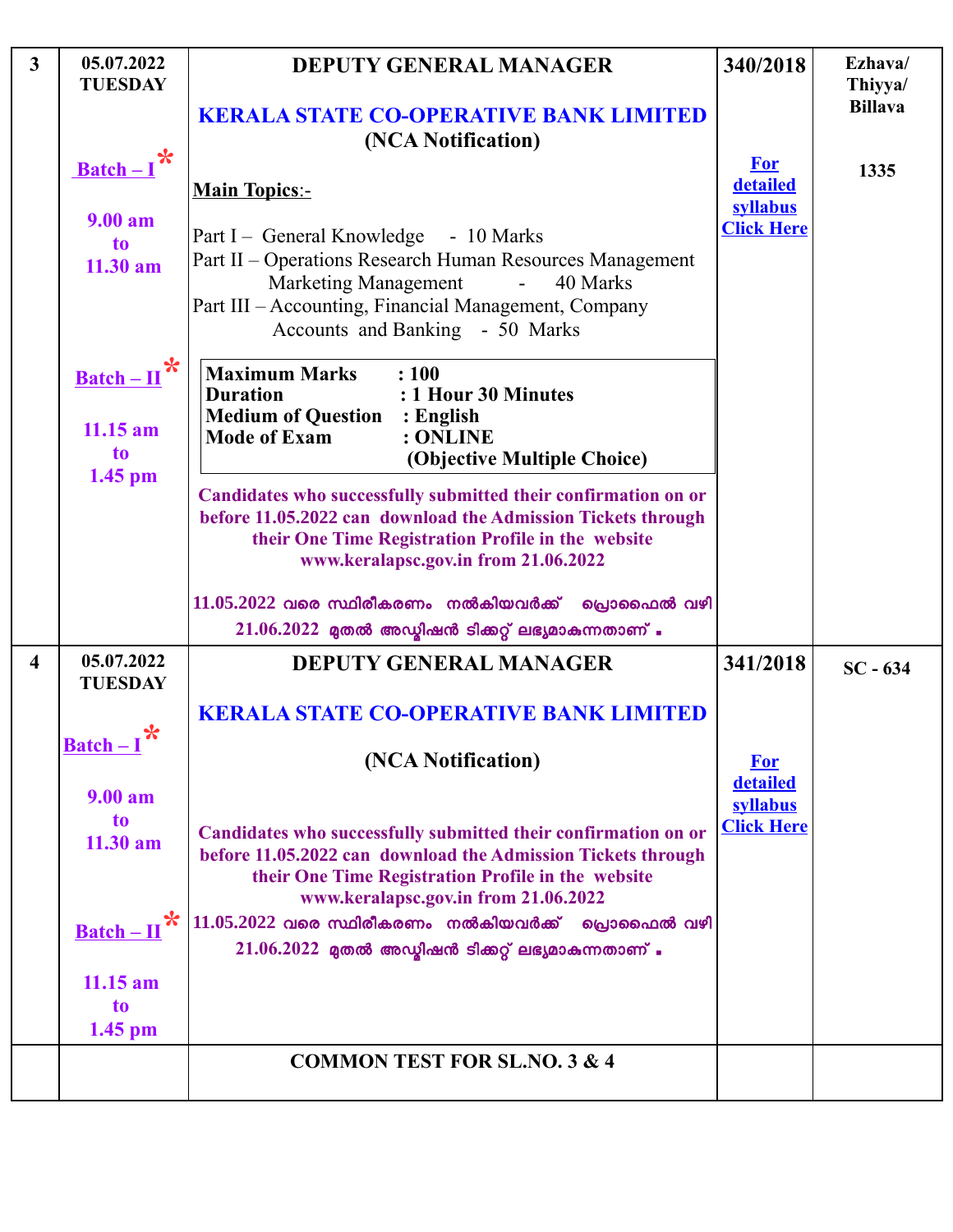| 5 | 06.07.2022<br><b>WEDNESDAY</b>                           | <b>PROJECT OFFICER</b>                                                                                                                                                                                                                   | 220/2020                           | 2173 |
|---|----------------------------------------------------------|------------------------------------------------------------------------------------------------------------------------------------------------------------------------------------------------------------------------------------------|------------------------------------|------|
|   | $Batch - 1$                                              | <b>APEX SOCIETIES OF CO-OPERATIVE</b><br><b>SECTOR IN KERALA</b>                                                                                                                                                                         | <b>For</b><br>detailed             |      |
|   | 9.00 am                                                  | (Part I – General Category)                                                                                                                                                                                                              | syllabus<br><b>Click Here</b>      |      |
|   | to<br>$11.30$ am<br>$\underline{\text{Batch}-\text{II}}$ | <b>Main Topics</b> : Questions based on educational qualification.<br><b>Maximum Marks</b><br>: 100<br>: 1 Hour 30 Minutes<br><b>Duration</b><br><b>Medium of Question : English</b><br>Mode of Exam: ONLINE (Objective Multiple Choice) |                                    |      |
|   | $11.15$ am<br>to<br>$1.45$ pm                            | Candidates who successfully submitted their confirmation on or<br>before 11.05.2022 can download the Admission Tickets through<br>their One Time Registration Profile in the website<br>www.keralapsc.gov.in from 22.06.2022             |                                    |      |
|   |                                                          | $11.05.2022$ വരെ സ്ഥിരീകരണം നൽകിയവർക്ക് പ്രൊഫൈൽ വഴി<br>$22.06.2022$ മുതൽ അഡ്ബിഷൻ ടിക്കറ്റ് ലഭ്യമാകുന്നതാണ്.                                                                                                                              |                                    |      |
| 6 | 06.07.2022<br>WEDNESDAY                                  | <b>PROJECT OFFICER</b>                                                                                                                                                                                                                   | 221/2020                           | 152  |
|   | $Batch-I$<br>9.00 a <sub>m</sub>                         | <b>KERALA STATE CO-OPERATIVE FEDERATION</b><br><b>FOR FISHERIES DEVELOPMENT LIMITED</b><br>(MATSYAFED)                                                                                                                                   | <b>For</b><br>detailed<br>syllabus |      |
|   | <b>to</b><br>11.30 am                                    | (Part II – Fishermen/Dependent of Fishermen Category)                                                                                                                                                                                    | <b>Click</b><br><b>Here</b>        |      |
|   | $\underline{\text{Batch}-\Pi}$<br>$11.15$ am             | Candidates who successfully submitted their confirmation on or<br>before 11.05.2022 can download the Admission Tickets through<br>their One Time Registration Profile in the website<br>www.keralapsc.gov.in from 22.06.2022             |                                    |      |
|   | to<br>$1.45$ pm                                          | $11.05.2022$ വരെ സ്ഥിരീകരണം നൽകിയവർക്ക് പ്രൊഫൈൽ വഴി<br>$22.06.2022$ മുതൽ അഡ്മിഷൻ ടിക്കറ്റ് ലഭ്യമാകുന്നതാണ്.                                                                                                                              |                                    |      |
|   |                                                          | <b>COMMON TEST FOR SL.NO. 5 &amp; 6</b>                                                                                                                                                                                                  |                                    |      |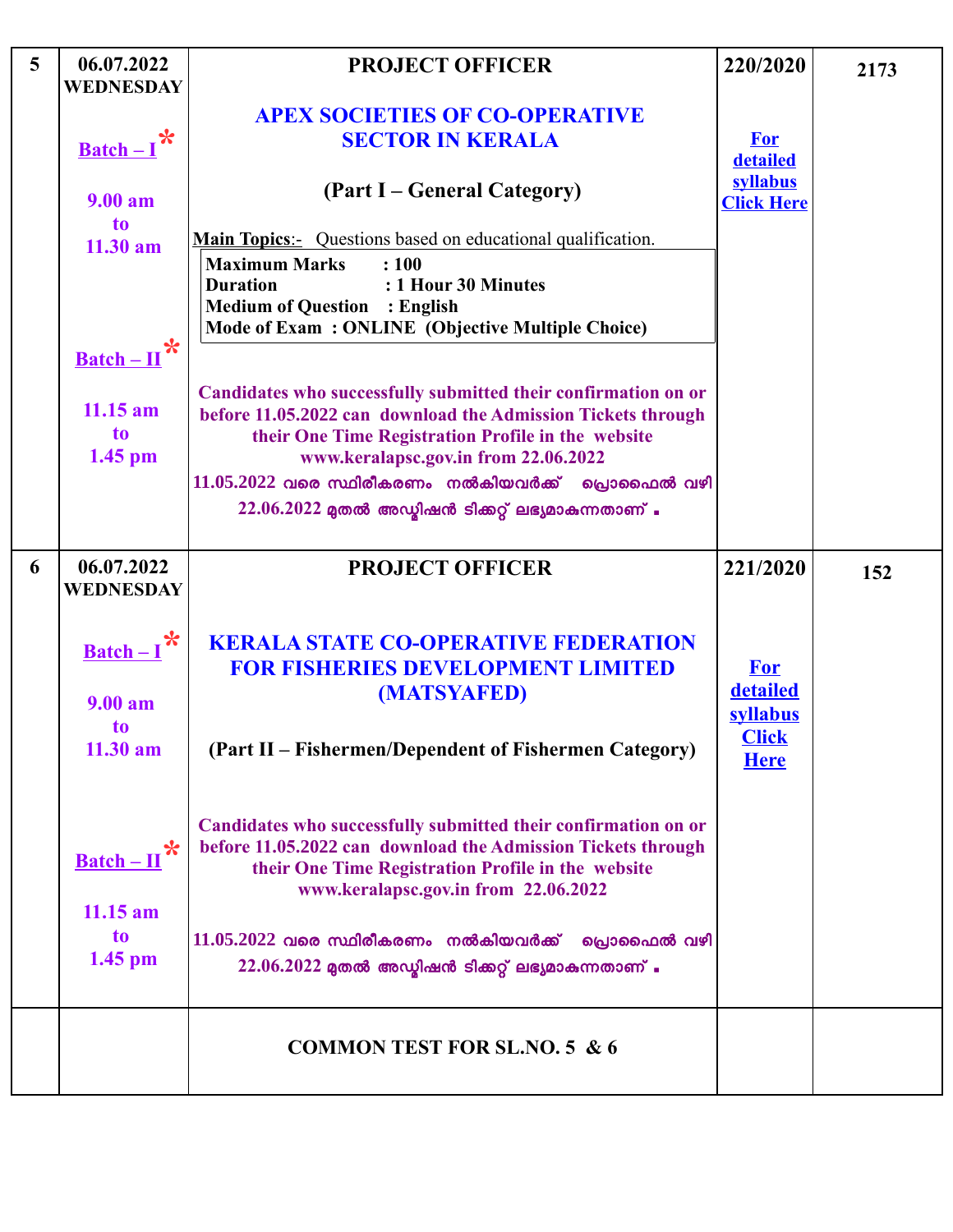| $\overline{7}$ | 07.07.2022<br><b>THURSDAY</b>         | <b>ASSISTANT EXECUTIVE ENGINEER</b>                                                                                                                                                                                          | 208/2020                                                          | 561 |
|----------------|---------------------------------------|------------------------------------------------------------------------------------------------------------------------------------------------------------------------------------------------------------------------------|-------------------------------------------------------------------|-----|
|                |                                       | <b>APEX SOCIETIES OF CO-OPERATIVE SECTOR IN</b><br><b>KERALA</b>                                                                                                                                                             |                                                                   |     |
|                | $\ast$<br>9.00 a <sub>m</sub>         | (Part I – General Category)                                                                                                                                                                                                  |                                                                   |     |
|                | t <sub>o</sub>                        | <b>Main Topics:-</b>                                                                                                                                                                                                         | <b>For</b><br>detailed                                            |     |
|                | $11.30$ am                            | Part I – Civil Engineering (Degree Level) - 50 Marks<br>Part II - Mechanical Engineering(Degree Level)- 50 Marks                                                                                                             | syllabus<br><b>Click Here</b>                                     |     |
|                |                                       | <b>Maximum Marks</b><br>: 100<br>: 1 Hour 30 Minutes<br><b>Duration</b><br><b>Medium of Question : English</b><br><b>Mode of Exam</b><br>: ONLINE (Objective Multiple Choice)                                                |                                                                   |     |
|                |                                       | Candidates who successfully submitted their confirmation on or<br>before 11.05.2022 can download the Admission Tickets through their<br>One Time Registration Profile in the website www.keralapsc.gov.in<br>from 23.06.2022 |                                                                   |     |
|                |                                       | $11.05.2022$ വരെ സ്ഥിരീകരണം നൽകിയവർക്ക് പ്രൊഫൈൽ വഴി<br>$23.06.2022$ മുതൽ അഡ്മിഷൻ ടിക്കറ്റ് ലഭ്യമാകുന്നതാണ് .                                                                                                                 |                                                                   |     |
| 8              | 07.07.2022<br><b>THURSDAY</b>         | <b>ASSISTANT EXECUTIVE ENGINEER</b>                                                                                                                                                                                          | 209/2020                                                          | 5   |
|                |                                       | <b>KERALA STATE CO-OPERATIVE FEDERATION</b>                                                                                                                                                                                  |                                                                   |     |
|                |                                       | <b>FOR FISHERIES DEVELOPMENT LIMITED</b>                                                                                                                                                                                     |                                                                   |     |
|                | $\ast$<br>9.00 am<br>to<br>$11.30$ am | (MATSYAFED)<br>(Part II - Fishermen/Dependent of Fishermen Category)                                                                                                                                                         | <b>For</b><br>detailed<br>syllabus<br><b>Click</b><br><b>Here</b> |     |
|                |                                       | Candidates who successfully submit their confirmation on or before<br>11.05.2022 can download the Admission Tickets through their One<br>Time Registration Profile in the website www.keralapsc.gov.in from<br>23.06.2022    |                                                                   |     |
|                |                                       | $11.05.2022$ വരെ സ്ഥിരീകരണം നൽകിയവർക്ക്<br>്രവാഫൈൽ വഴി<br>$23.06.2022$ മുതൽ അഡ്മിഷൻ ടിക്കറ്റ് ലഭ്യമാകുന്നതാണ് .                                                                                                              |                                                                   |     |
|                |                                       | <b>COMMON TEST FOR SL, NO. 7 &amp; 8</b>                                                                                                                                                                                     |                                                                   |     |
|                |                                       |                                                                                                                                                                                                                              |                                                                   |     |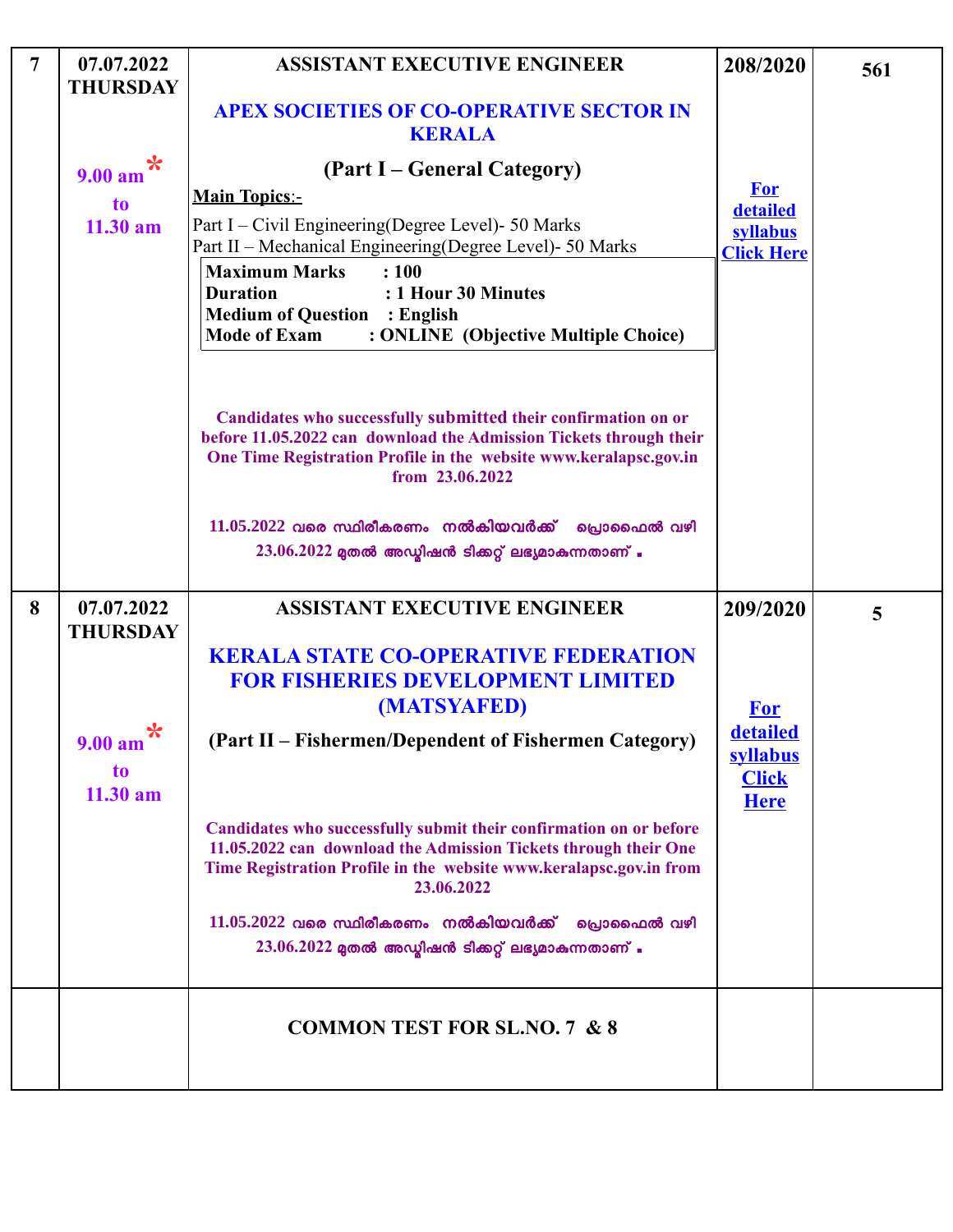| 9         | 08.07.2022<br><b>FRIDAY</b>                                        | <b>MODELLER</b>                                                                                                                                                                                                              | 193/2019                                  | 30                                   |
|-----------|--------------------------------------------------------------------|------------------------------------------------------------------------------------------------------------------------------------------------------------------------------------------------------------------------------|-------------------------------------------|--------------------------------------|
|           |                                                                    | <b>MEDICAL EDUCATION DEPARTMENT</b>                                                                                                                                                                                          | <b>For</b>                                |                                      |
|           | $\ast$<br>9.00 a <sub>m</sub><br>to<br>$11.30$ am                  | <b>Main Topics</b> : Questions based on Diploma in Sculpture $\&$<br>Modelling-100 Marks                                                                                                                                     | detailed<br>syllabus<br><b>Click Here</b> |                                      |
|           |                                                                    | <b>Maximum Marks</b><br>: 100<br>: 1 Hour 30 Minutes<br><b>Duration</b><br><b>Medium of Question : English</b><br><b>Mode of Exam</b><br>: ONLINE (Objective Multiple Choice)                                                |                                           |                                      |
|           |                                                                    | Candidates who successfully submitted their confirmation on or<br>before 11.05.2022 can download the Admission Tickets through<br>their One Time Registration Profile in the website<br>www.keralapsc.gov.in from 24.06.2022 |                                           |                                      |
|           |                                                                    | $11.05.2022$ വരെ സ്ഥിരീകരണം നൽകിയവർക്ക് പ്രൊഫൈൽ വഴി<br>$24.06.2022$ മുതൽ അഡ്ബിഷൻ ടിക്കറ്റ് ലഭ്യമാകുന്നതാണ് .                                                                                                                 |                                           |                                      |
| <b>10</b> | 12.07.2022                                                         | <b>COMPUTER GRADE II</b>                                                                                                                                                                                                     | 280/2020                                  | <b>EKM-1490</b>                      |
|           | <b>TUESDAY</b>                                                     | <b>PRINTING</b>                                                                                                                                                                                                              |                                           | <b>PKD - 757</b><br><b>KNR - 428</b> |
|           | $Batch-I$<br>9.00 a <sub>m</sub>                                   | Main Topics:- Questions based on Printing Technology-100 Marks                                                                                                                                                               | <b>For</b><br>detailed                    |                                      |
|           | to<br>$11.30$ am                                                   | <b>Maximum Marks</b><br>: 100<br><b>Duration</b><br>: 1 Hour 30 Minutes<br><b>Medium of Question</b><br>$:$ English<br><b>Mode of Exam</b><br>: ONLINE (Objective Multiple Choice)                                           | syllabus<br><b>Click Here</b>             |                                      |
|           | $\ast$<br>$\underline{\text{Batch}-\text{II}}$<br>$11.15$ am<br>to | Candidates who successfully submitted their confirmation on or<br>before 11.05.2022 can download the Admission Tickets through their<br>One Time Registration Profile in the website www.keralapsc.gov.in<br>from 28.06.2022 |                                           |                                      |
|           | $1.45$ pm                                                          | $11.05.2022$ വരെ സ്ഥിരീകരണം നൽകിയവർക്ക്<br>പ്രൊഫൈൽ വഴി<br>$28.06.2022$ മുതൽ അഡ്ബിഷൻ ടിക്കറ്റ് ലഭ്യമാകുന്നതാണ് .                                                                                                              |                                           |                                      |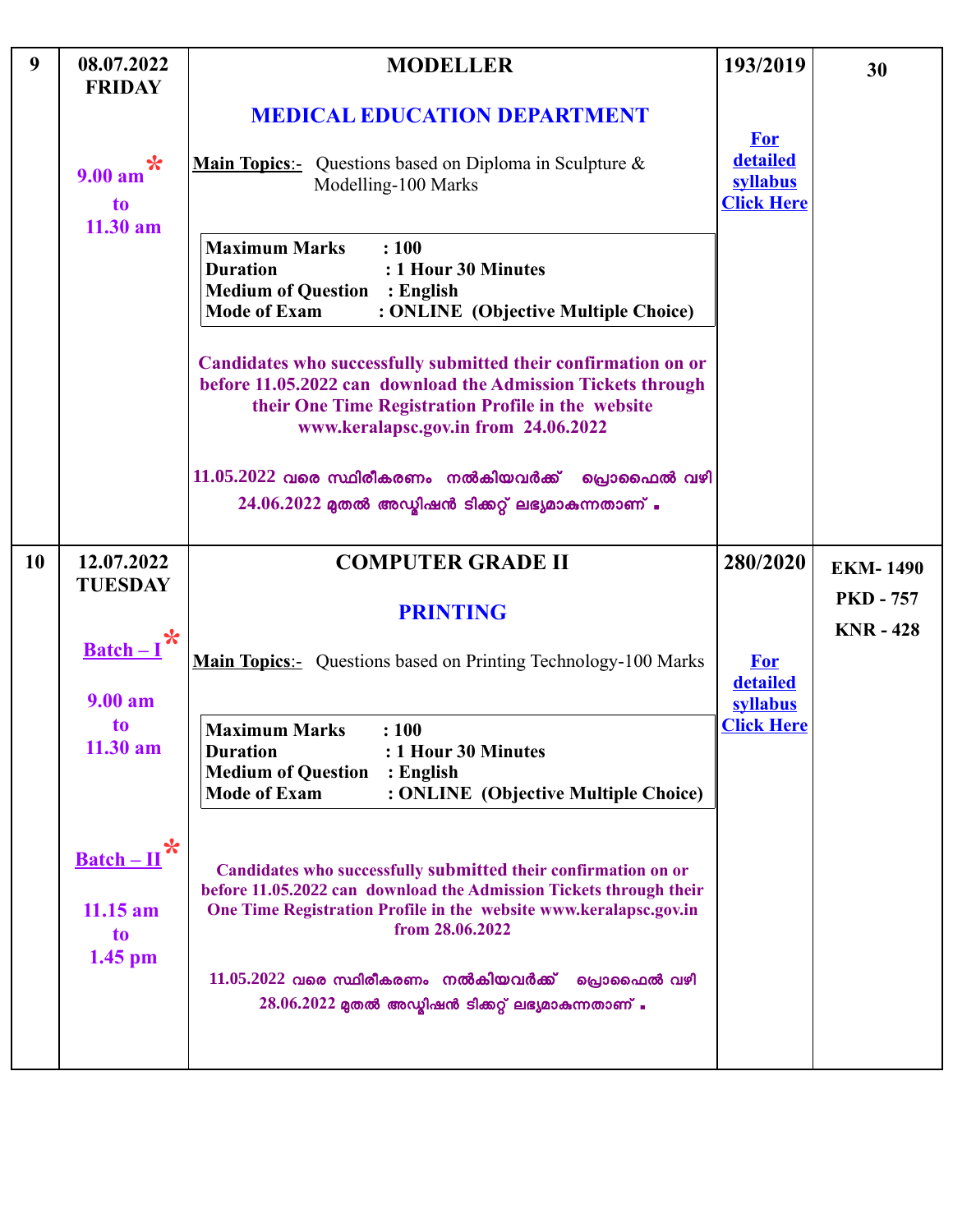| 11 | 13.07.2022<br><b>WEDNESDAY</b> | <b>CLINICAL PSYCHOLOGIST</b>                                                                                                                                                                                                 | 136/2020                                                | 77             |
|----|--------------------------------|------------------------------------------------------------------------------------------------------------------------------------------------------------------------------------------------------------------------------|---------------------------------------------------------|----------------|
|    |                                | <b>HEALTH SERVICES</b>                                                                                                                                                                                                       |                                                         |                |
|    | $\ast$<br>9.00 am<br>to        | <b>Main Topics:-</b> Questions based on educational qualification.                                                                                                                                                           | <b>For</b><br>detailed<br>syllabus<br><b>Click Here</b> |                |
|    | $11.30$ am                     | <b>Maximum Marks</b><br>: 100<br><b>Duration</b><br>: 1 Hour 30 Minutes<br><b>Medium of Question</b><br>$:$ English<br><b>Mode of Exam</b><br>: ONLINE (Objective Multiple Choice)                                           |                                                         |                |
|    |                                | Candidates who successfully submitted their confirmation on or<br>before 11.05.2022 can download the Admission Tickets through their<br>One Time Registration Profile in the website www.keralapsc.gov.in<br>from 29.06.2022 |                                                         |                |
|    |                                | $11.05.2022$ വരെ സ്ഥിരീകരണം നൽകിയവർക്ക് പ്രൊഫൈൽ വഴി<br>$29.06.2022$ മുതൽ അഡ്മിഷൻ ടിക്കറ്റ് ലഭ്യമാകുന്നതാണ് .                                                                                                                 |                                                         |                |
| 12 | 13.07.2022                     | <b>CLINICAL PSYCHOLOGIST</b>                                                                                                                                                                                                 | 265/2020                                                |                |
|    | <b>WEDNESDAY</b>               |                                                                                                                                                                                                                              |                                                         | <b>Muslim</b>  |
|    |                                | <b>MEDICAL EDUCATIN (MEDICAL COLLEGES-</b><br><b>NEUROLOGY) DEPARTMENT</b>                                                                                                                                                   | <b>For</b>                                              | $\overline{7}$ |
|    | $\ast$<br>9.00 am              | <b>NCA NOTIFICATION</b>                                                                                                                                                                                                      | detailed<br>syllabus                                    |                |
|    | t <sub>o</sub><br>11.30 am     |                                                                                                                                                                                                                              | <b>Click</b><br><b>Here</b>                             |                |
|    |                                | Candidates who successfully submitted their confirmation on or<br>before 11.05.2022 can download the Admission Tickets through<br>their One Time Registration Profile in the website<br>www.keralapsc.gov.in from 29.06.2022 |                                                         |                |
|    |                                | $11.05.2022$ വരെ സ്ഥിരീകരണം നൽകിയവർക്ക്<br>പ്രൊഫൈൽ വഴി<br>$29.06.2022$ മുതൽ അഡ്മിഷൻ ടിക്കറ്റ് ലഭ്യമാകുന്നതാണ് .                                                                                                              |                                                         |                |
|    |                                | <b>COMMON TEST FOR SL.NO. 11 &amp; 12</b>                                                                                                                                                                                    |                                                         |                |
|    |                                |                                                                                                                                                                                                                              |                                                         |                |
|    |                                |                                                                                                                                                                                                                              |                                                         |                |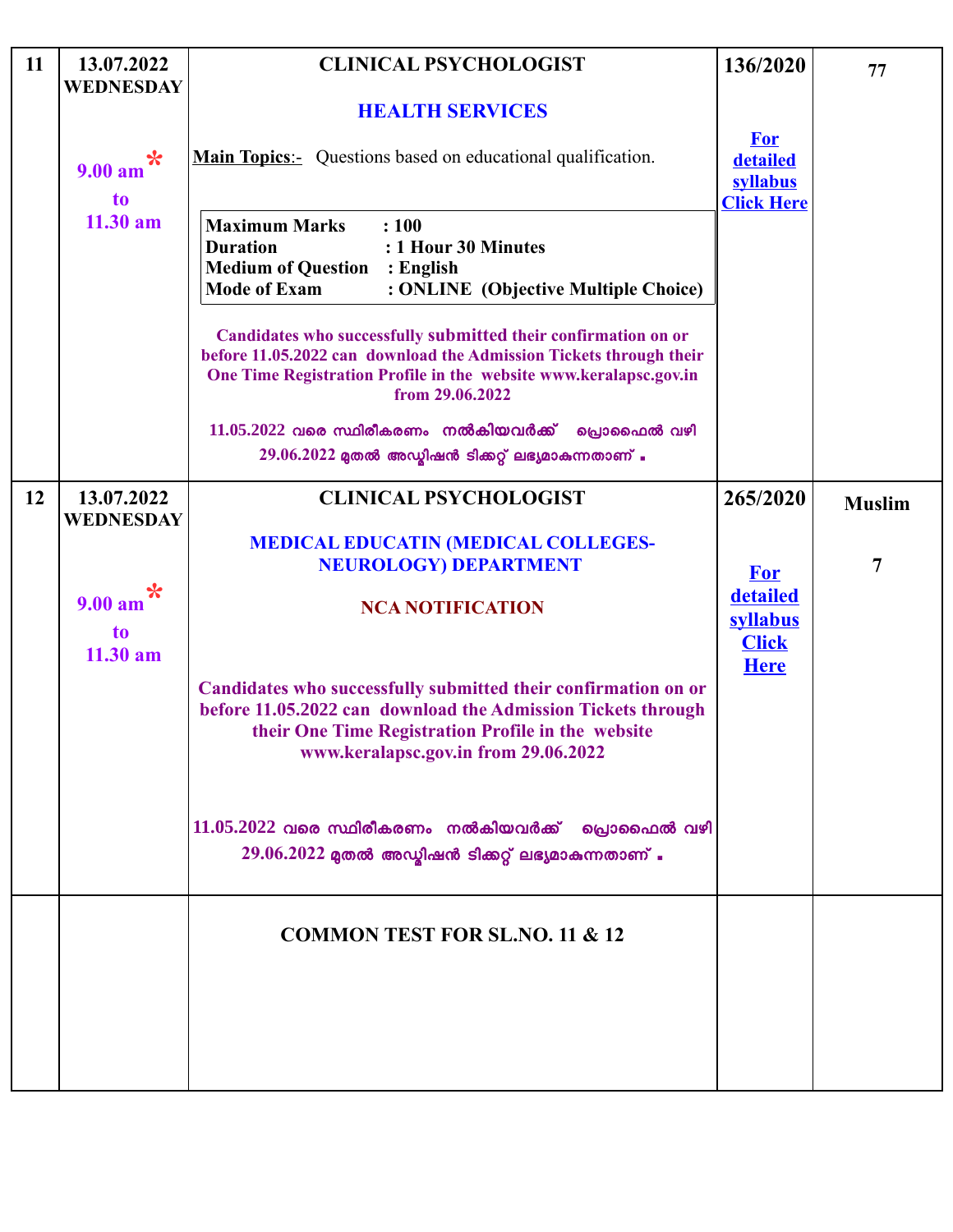| 13 | 14.07.2022<br><b>THURSDAY</b>                                   | <b>MARKETING SUPERVISOR</b>                                                                                                                                                                                                                                                                                                                           | 222/2021                                                | 1920   |
|----|-----------------------------------------------------------------|-------------------------------------------------------------------------------------------------------------------------------------------------------------------------------------------------------------------------------------------------------------------------------------------------------------------------------------------------------|---------------------------------------------------------|--------|
|    | $\frac{\text{Batch}-I}{\text{R}}$                               | <b>KERALA STATE POULTRY DEVELOPMENT</b><br><b>CORPORATION LIMITED</b>                                                                                                                                                                                                                                                                                 |                                                         |        |
|    | 9.00 a <sub>m</sub>                                             | <b>Main Topics:-</b> Questions based on educational qualification.                                                                                                                                                                                                                                                                                    |                                                         |        |
|    | to<br>$11.30$ am                                                | <b>Maximum Marks</b><br>: 100<br><b>Duration</b><br>: 1 Hour 30 Minutes<br><b>Medium of Question</b><br>$:$ English<br><b>Mode of Exam</b><br>: ONLINE (Objective Multiple Choice)                                                                                                                                                                    | <b>For</b><br>detailed<br>syllabus<br><b>Click Here</b> |        |
|    | $\frac{\text{Batch} - \text{II}}{x}$<br>$11.15$ am<br>to        | Candidates who successfully submitted their confirmation on or before<br>11.05.2022 can download the Admission Tickets through their One<br>Time Registration Profile in the website www.keralapsc.gov.in from<br>30.06.2022                                                                                                                          |                                                         |        |
|    | 1.45 pm                                                         | $11.05.2022$ വരെ സ്ഥിരീകരണം നൽകിയവർക്ക് പ്രൊഫൈൽ വഴി<br>$30.06.2022$ മുതൽ അഡ്ബിഷൻ ടിക്കറ്റ് ലഭ്യമാകുന്നതാണ് .                                                                                                                                                                                                                                          |                                                         |        |
| 14 | 16.07.2022<br><b>SATURDAY</b>                                   | <b>SSLC LEVEL COMMON PRELIMINARY</b><br><b>EXAMINATION-2022</b>                                                                                                                                                                                                                                                                                       |                                                         | 211610 |
|    | 1.30 pm $\mathbf{\hat{x}}$<br>t <sub>o</sub><br>3.15 pm         | <b>STAGE VI</b>                                                                                                                                                                                                                                                                                                                                       |                                                         |        |
| 15 | 19.07.2022<br><b>TUESDAY</b>                                    | <b>LABOUR WELFARE OFFICER</b><br><b>TRAVANCORE TITANIUM PRODUCTS LIMITED</b>                                                                                                                                                                                                                                                                          | 318/2019                                                | 1964   |
|    | $\ast$<br><b>Batch-I</b><br>9.00 am<br>to                       | <b>Main Topics:-</b><br>Part I – Sociology – 30 Marks<br>Part II - Social Work - 30 Marks<br>Part III - Labour Laws - 20 Marks<br>Part IV – General English – 10 Marks                                                                                                                                                                                | <b>For</b><br>detailed<br>syllabus<br><b>Click Here</b> |        |
|    | 11.30 am<br>✬                                                   | Part V - Malayalam Language - 10 Marks<br><b>Maximum Marks</b><br>: 100<br>: 1 Hour 30 Minutes<br><b>Duration</b><br><b>Medium of Question</b><br>: Part I to $IV$ – English<br>Part V - Malayalam                                                                                                                                                    |                                                         |        |
|    | $\underline{\text{Batch}-\Pi}$<br>$11.15$ am<br>to<br>$1.45$ pm | <b>Mode of Exam</b><br>: ONLINE (Objective Multiple Choice)<br>Candidates who successfully submitted their confirmation on or before<br>11.05.2022 can download the Admission Tickets through their One<br>Time Registration Profile in the website www.keralapsc.gov.in from<br>05.07.2022<br>$11.05.2022$ വരെ സ്ഥിരീകരണം നൽകിയവർക്ക്<br>പ്രൊഫൈൽ വഴി |                                                         |        |
|    |                                                                 | $05.07.2022$ മുതൽ അഡ്യിഷൻ ടിക്കറ്റ് ലഭ്യമാകുന്നതാണ് .                                                                                                                                                                                                                                                                                                 |                                                         |        |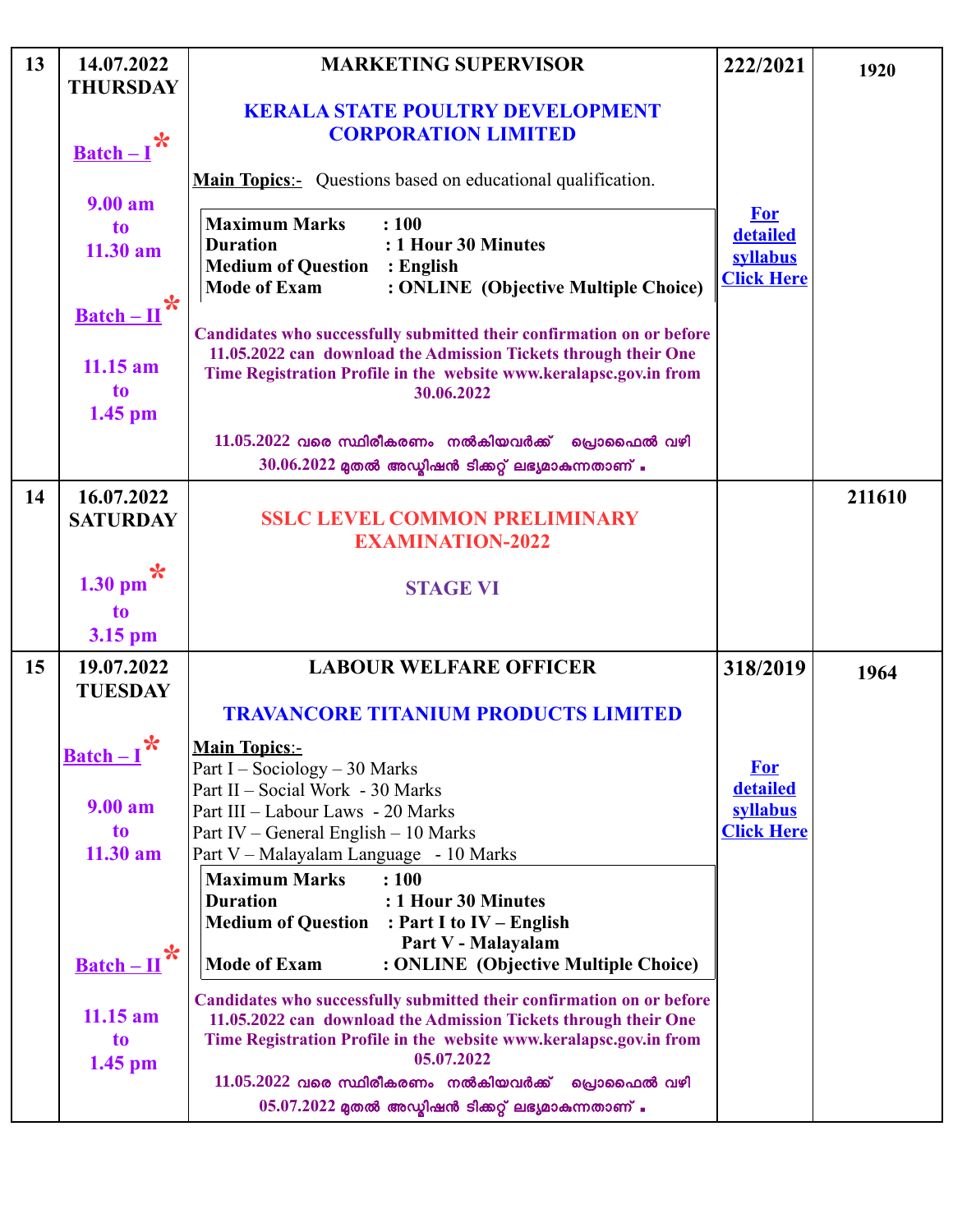| 16 | 20.07.2022<br><b>WEDNESDAY</b>    | <b>HIGHER SECONDARY SCHOOL TEACHER IN</b><br><b>ISLAMIC HISTORY</b>                                                                                                                                                                 | 485/2019                           | 42   |
|----|-----------------------------------|-------------------------------------------------------------------------------------------------------------------------------------------------------------------------------------------------------------------------------------|------------------------------------|------|
|    |                                   | <b>KERALA HIGHER SECONDARY EDUCATION</b>                                                                                                                                                                                            |                                    |      |
|    | $\ast$<br>9.00 am<br><b>to</b>    | <b>Main Topics:-</b>                                                                                                                                                                                                                | <b>For</b><br>detailed<br>syllabus |      |
|    | $11.30$ am                        | Part I – Islamic History - 70 Marks<br>Part II - Research Methodology & Teaching Aptitude - 10 Marks<br>Part III - Indian Constitution, Social Welfare Schemes &<br>Programmes - 10 Marks<br>Part IV – General Knowledge – 10 Marks | <b>Click Here</b>                  |      |
|    |                                   | <b>Maximum Marks</b><br>: 100<br><b>Duration</b><br>: 1 Hour 30 Minutes<br><b>Medium of Question : English</b><br><b>Mode of Exam</b><br>: ONLINE (Objective Multiple Choice)                                                       |                                    |      |
|    |                                   | Candidates who successfully submitted their confirmation on or<br>before 11.05.2022 can download the Admission Tickets through<br>their One Time Registration Profile in the website<br>www.keralapsc.gov.in from 06.07.2022        |                                    |      |
|    |                                   | $11.05.2022$ വരെ സ്ഥിരീകരണം നൽകിയവർക്ക്<br>്രഖ്വാഫൈൽ വഴി<br>$06.07.2022$ മുതൽ അഡ്ബിഷൻ ടിക്കറ്റ് ലഭ്യമാകുന്നതാണ് .                                                                                                                   |                                    |      |
| 17 | 21.07.2022<br><b>THURSDAY</b>     | PROFESSIONAL ASSISTANT GRADE II<br>(LIBRARY)                                                                                                                                                                                        | 207/2021                           | 2580 |
|    | $\frac{\text{Batch}-I}{\text{R}}$ | <b>UNIVERSITIES IN KERALA</b>                                                                                                                                                                                                       | <b>For</b><br><b>detailed</b>      |      |
|    |                                   | <b>Main Topics:-</b> Questions based on Library Science-100 Marks                                                                                                                                                                   | syllabus<br><b>Click Here</b>      |      |
|    | 9.00 am<br>to<br>11.30 am         | <b>Maximum Marks</b><br>: 100<br><b>Duration</b><br>: 1 Hour 30 Minutes<br><b>Medium of Question</b><br>$:$ English<br><b>Mode of Exam</b><br>: ONLINE (Objective Multiple Choice)                                                  |                                    |      |
|    | $Batch-I$                         | Candidates who successfully submitted their confirmation on or<br>before 11.05.2022 can download the Admission Tickets through<br>their One Time Registration Profile in the website<br>www.keralapsc.gov.in from 07.07.2022        |                                    |      |
|    | $11.15$ am<br>to<br>$1.45$ pm     | $11.05.2022$ വരെ സ്ഥിരീകരണം നൽകിയവർക്ക്<br>പ്രൊഫൈൽ വഴി<br>$07.07.2022$ മുതൽ അഡ്ബിഷൻ ടിക്കറ്റ് ലഭ്യമാകുന്നതാണ് .                                                                                                                     |                                    |      |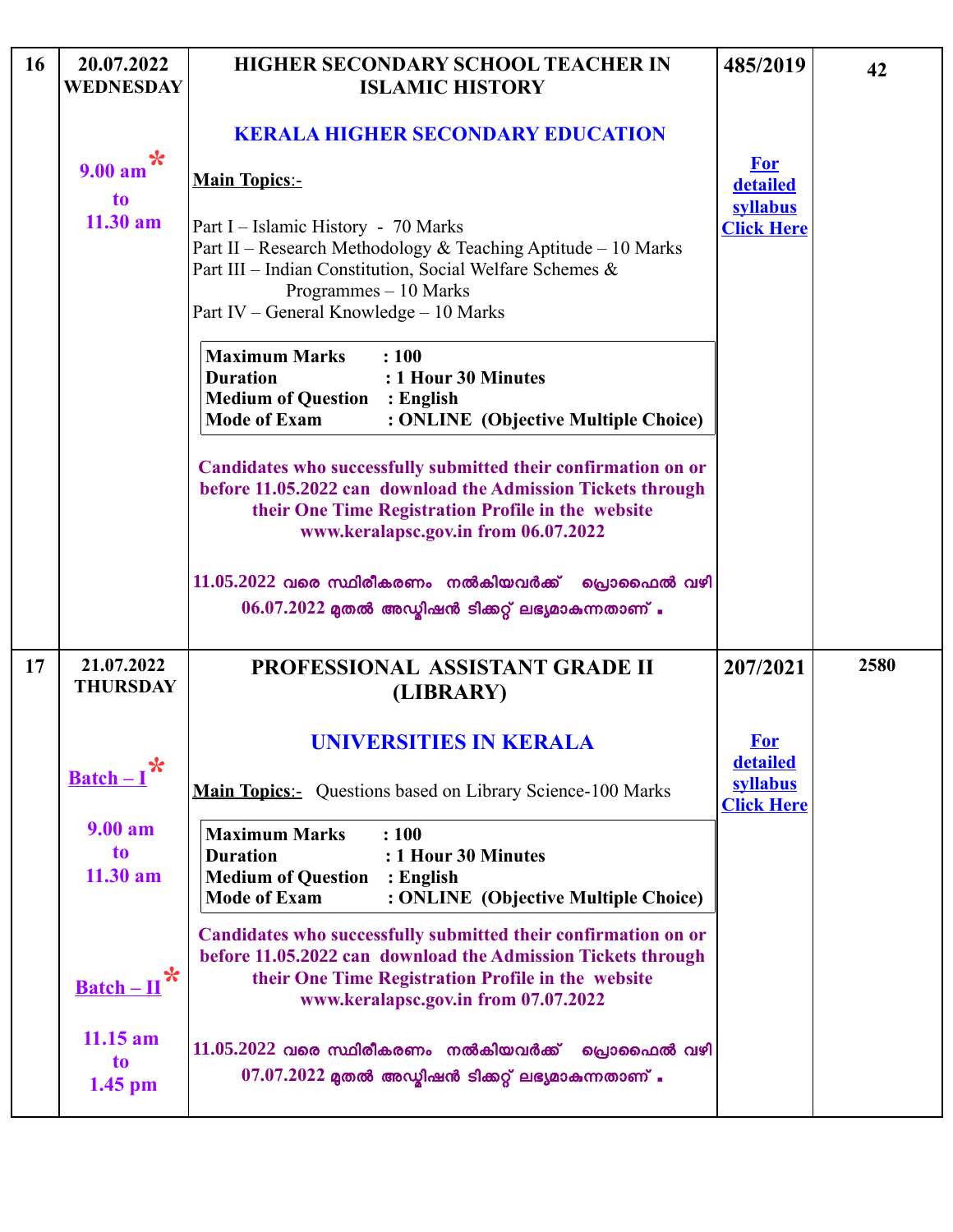| 18 | 22.07.2022<br><b>FRIDAY</b>          | HIGHER SECONDARY SCHOOL TEACHER IN<br><b>HISTORY</b>                                                                                                                                                                         | 486/2019                           | 1856 |
|----|--------------------------------------|------------------------------------------------------------------------------------------------------------------------------------------------------------------------------------------------------------------------------|------------------------------------|------|
|    | $\underline{\text{Batch}} - I$       | <b>KERALA HIGHER SECONDARY EDUCATION</b>                                                                                                                                                                                     | <b>For</b><br>detailed<br>syllabus |      |
|    | 9.00 a <sub>m</sub><br>to            | <b>Main Topics:-</b>                                                                                                                                                                                                         | <b>Click Here</b>                  |      |
|    | $11.30$ am                           | Part I – History - 70 Marks                                                                                                                                                                                                  |                                    |      |
|    |                                      | Part II – Research Methodology & Teaching Aptitude – 10 Marks<br>Part III - Indian Constitution, Social Welfare Schemes &                                                                                                    |                                    |      |
|    |                                      | Programmes - 10 Marks                                                                                                                                                                                                        |                                    |      |
|    | $\frac{\text{Batch} - \text{II}}{x}$ | Part IV - General Knowledge - 10 Marks                                                                                                                                                                                       |                                    |      |
|    | $11.15$ am                           |                                                                                                                                                                                                                              |                                    |      |
|    | to<br>$1.45$ pm                      | <b>Maximum Marks</b><br>: 100<br>: 1 Hour 30 Minutes<br><b>Duration</b><br><b>Medium of Question</b><br>: English<br><b>Mode of Exam</b><br>: ONLINE (Objective Multiple Choice)                                             |                                    |      |
|    |                                      | Candidates who successfully submitted their confirmation on or<br>before 11.05.2022 can download the Admission Tickets through<br>their One Time Registration Profile in the website<br>www.keralapsc.gov.in from 08.07.2022 |                                    |      |
|    |                                      | $11.05.2022$ വരെ സ്ഥിരീകരണം നൽകിയവർക്ക് പ്രൊഫൈൽ വഴി<br>$08.07.2022$ മുതൽ അഡ്ബിഷൻ ടിക്കറ്റ് ലഭ്യമാകുന്നതാണ് .                                                                                                                 |                                    |      |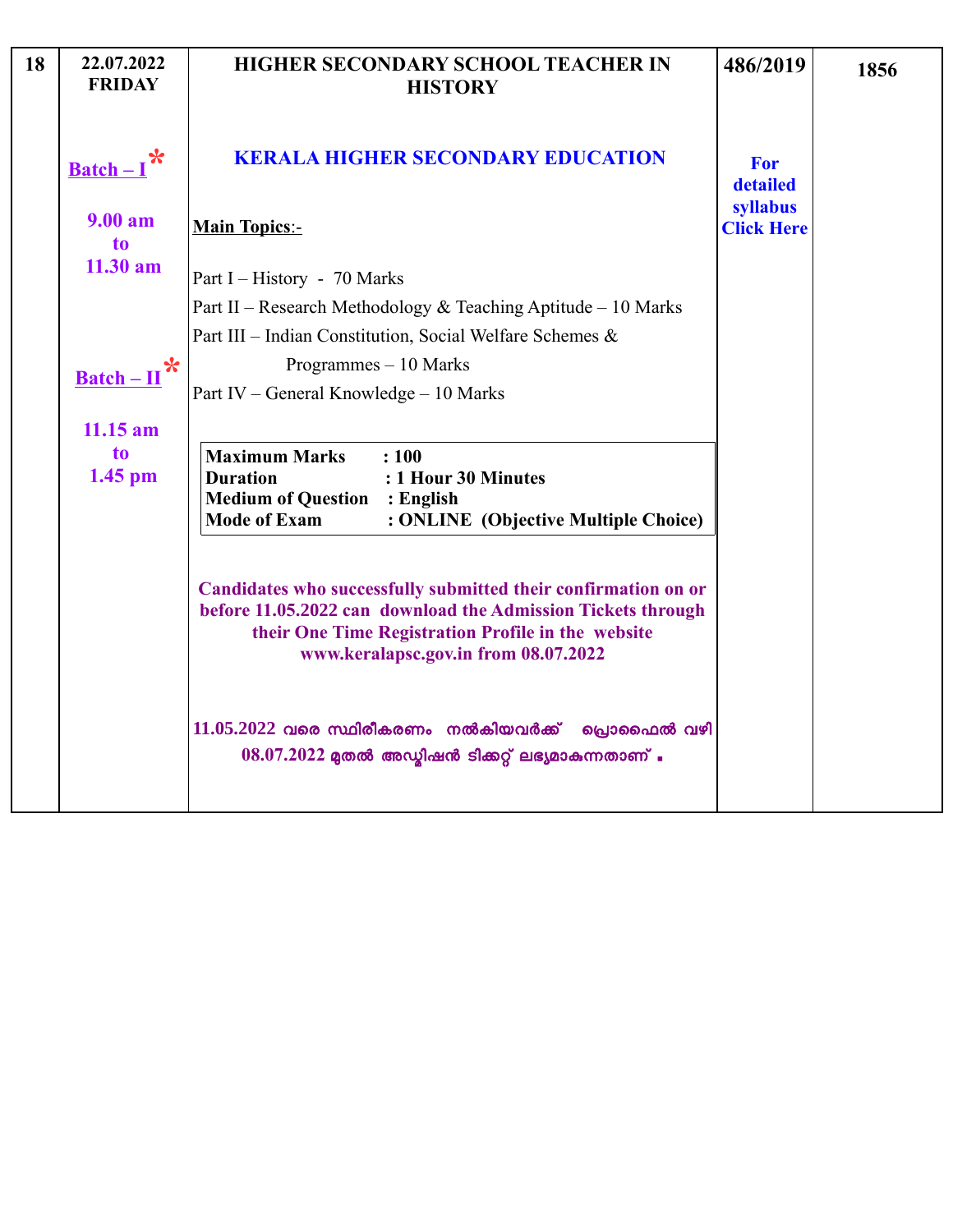| 19        | 23.07.2022<br><b>SATURDAY</b> | HIGHER SECONDARY SCHOOL TEACHER (JUNIOR)<br><b>IN ENGLISH</b>                                                                                                                                                                                       | 297/2020                           | 13 |
|-----------|-------------------------------|-----------------------------------------------------------------------------------------------------------------------------------------------------------------------------------------------------------------------------------------------------|------------------------------------|----|
|           | ℀                             | <b>KERALA HIGHER SECONDARY EDUCATION</b>                                                                                                                                                                                                            | <b>For</b>                         |    |
|           | 10.30 am<br>to                | (SR for ST Only)                                                                                                                                                                                                                                    | detailed<br>syllabus               |    |
|           | $12.30$ pm                    | <b>Main Topics:-</b><br>Part I – English - 70 Marks<br>Part II - Research Methodology & Teaching Aptitude - 10 Marks<br>Part III - Indian Constitution, Social Welfare Schemes &<br>Programmes - 10 Marks<br>Part IV – General Knowledge – 10 Marks | <b>Click Here</b>                  |    |
|           |                               | <b>Maximum Marks</b><br>: 100<br>: 1 Hour 30 Minutes<br><b>Duration</b><br><b>Medium of Question : English</b><br><b>Mode of Exam</b><br>: OMR (Objective Multiple Choice)                                                                          |                                    |    |
|           |                               | Candidates who successfully submitted their confirmation on or<br>before 11.05.2022 can download the Admission Tickets through<br>their One Time Registration Profile in the website<br>www.keralapsc.gov.in from 08.07.2022                        |                                    |    |
|           |                               | $11.05.2022$ വരെ സ്ഥിരീകരണം നൽകിയവർക്ക് പ്രൊഫൈൽ വഴി<br>$08.07.2022$ മുതൽ അഡ്ബിഷൻ ടിക്കറ്റ് ലഭ്യമാകുന്നതാണ് .                                                                                                                                        |                                    |    |
| <b>20</b> | 23.07.2022<br><b>SATURDAY</b> | NON VOCATIONAL TEACHER (JUNIOR) IN<br><b>ENGLISH</b>                                                                                                                                                                                                | 567/2021                           | 14 |
|           | ℀<br>10.30 am                 | <b>KERALA VOCATIONAL HIGHER SECONDARY</b><br><b>EDUCATION</b>                                                                                                                                                                                       | <b>For</b><br>detailed<br>syllabus |    |
|           | to<br>$12.30$ pm              | (SR for ST Only)                                                                                                                                                                                                                                    | <b>Click</b><br><b>Here</b>        |    |
|           |                               | Candidates who successfully submitted their confirmation on or<br>before 11.05.2022 can download the Admission Tickets through<br>their One Time Registration Profile in the website<br>www.keralapsc.gov.in from 08.07.2022                        |                                    |    |
|           |                               | $11.05.2022$ വരെ സ്ഥിരീകരണം നൽകിയവർക്ക്<br>പ്രൊഫൈൽ വഴി<br>$08.07.2022$ മുതൽ അഡ്മിഷൻ ടിക്കറ്റ് ലഭ്യമാകുന്നതാണ് .                                                                                                                                     |                                    |    |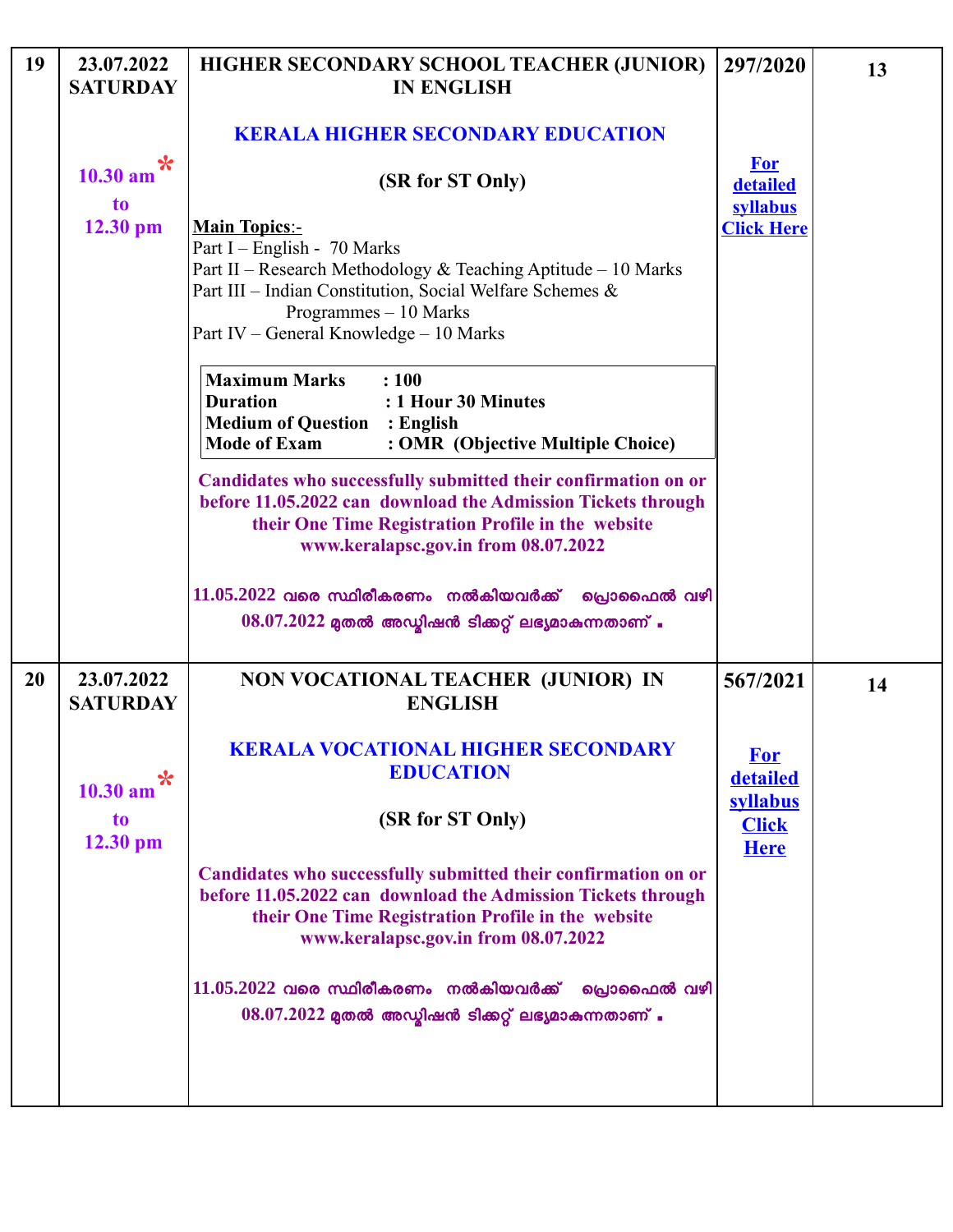| 21 | 23.07.2022<br><b>SATURDAY</b>                 | HIGHER SECONDARY SCHOOL TEACHER IN<br><b>ENGLISH</b>                                                                                                                                                                                                                     | 728/2021                                                          | 7997 |
|----|-----------------------------------------------|--------------------------------------------------------------------------------------------------------------------------------------------------------------------------------------------------------------------------------------------------------------------------|-------------------------------------------------------------------|------|
|    | *<br>10.30 am<br>to<br>12.30 pm               | <b>KERALA HIGHER SECONDARY EDUCATION</b>                                                                                                                                                                                                                                 | <b>For</b><br>detailed<br>syllabus                                |      |
|    |                                               | Candidates who successfully submitted their confirmation on or<br>before 11.05.2022 can download the Admission Tickets through<br>their One Time Registration Profile in the website<br>www.keralapsc.gov.in from 08.07.2022                                             | <b>Click</b><br><b>Here</b>                                       |      |
|    |                                               | $11.05.2022$ വരെ സ്ഥിരീകരണം നൽകിയവർക്ക്<br>പ്രൊഫൈൽ വഴി<br>$08.07.2022$ മുതൽ അഡ്മിഷൻ ടിക്കറ്റ് ലഭ്യമാകുന്നതാണ് .                                                                                                                                                          |                                                                   |      |
| 22 | 23.07.2022<br><b>SATURDAY</b>                 | HIGHER SECONDARY SCHOOL TEACHER (JUNIOR)<br><b>IN ENGLISH</b>                                                                                                                                                                                                            | 730/2021                                                          | 7506 |
|    | ✬<br>$10.30$ am<br>t <sub>o</sub><br>12.30 pm | <b>KERALA HIGHER SECONDARY EDUCATION</b><br>Candidates who successfully submitted their confirmation on or<br>before 11.05.2022 can download the Admission Tickets through their<br>One Time Registration Profile in the website www.keralapsc.gov.in<br>from 08.07.2022 | <b>For</b><br>detailed<br>syllabus<br><b>Click</b><br><b>Here</b> |      |
|    |                                               | $11.05.2022$ വരെ സ്ഥിരീകരണം നൽകിയവർക്ക് പ്രൊഫൈൽ വഴി<br>$08.07.2022$ മുതൽ അഡ്മിഷൻ ടിക്കറ്റ് ലഭ്യമാകുന്നതാണ് .                                                                                                                                                             |                                                                   |      |
|    |                                               | <b>COMMON TEST FOR SL.NO. 19 TO 22</b>                                                                                                                                                                                                                                   |                                                                   |      |
|    |                                               |                                                                                                                                                                                                                                                                          |                                                                   |      |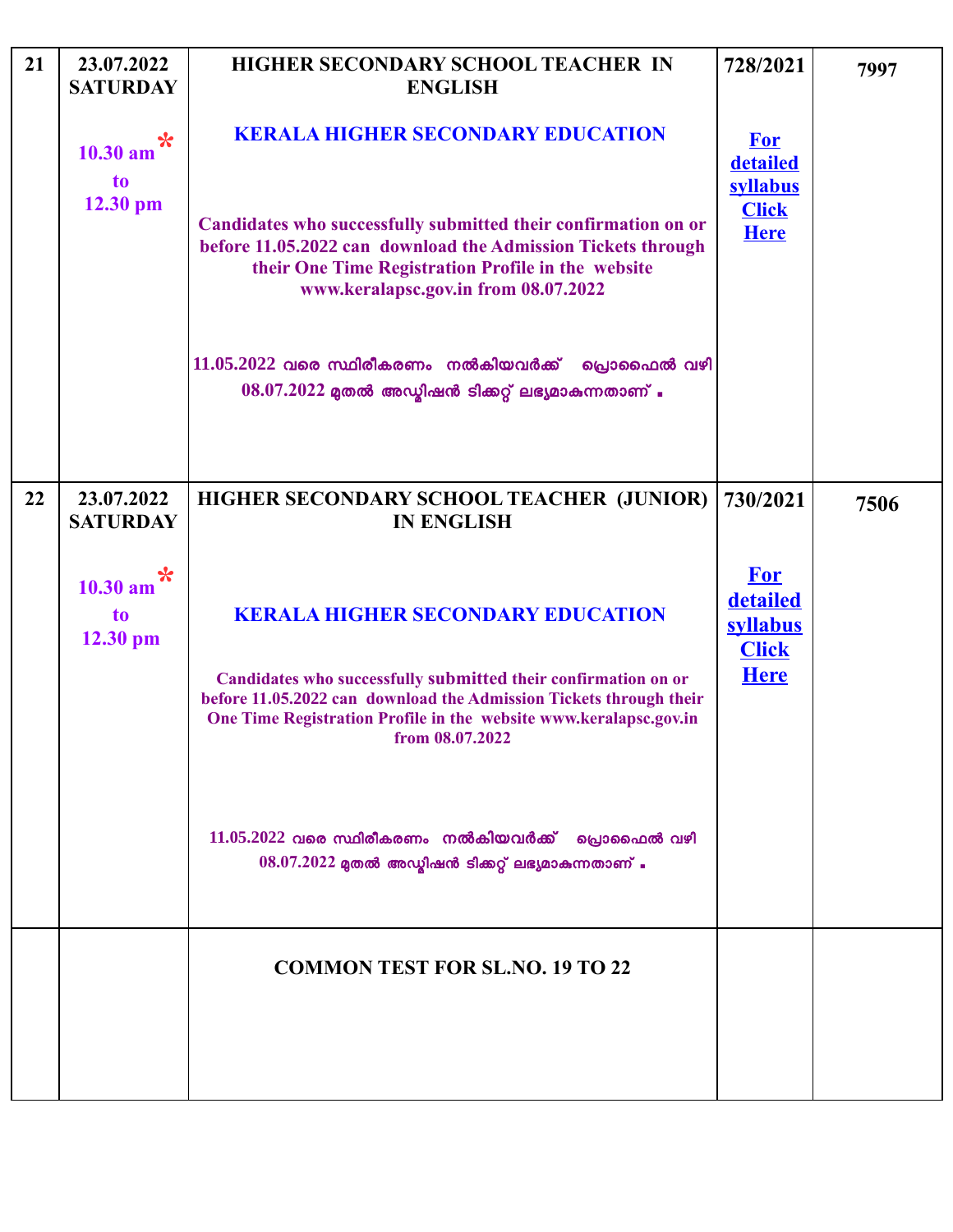| 23 | 26.07.2022<br><b>TUESDAY</b>                                   | HIGHER SECONDARY SCHOOL TEACHER (JUNIOR)<br><b>IN PSYCHOLOGY</b>                                                                                                                                                                                                                                | 492/2019                                                | 248 |
|----|----------------------------------------------------------------|-------------------------------------------------------------------------------------------------------------------------------------------------------------------------------------------------------------------------------------------------------------------------------------------------|---------------------------------------------------------|-----|
|    |                                                                | <b>KERALA HIGHER SECONDARY EDUCATION</b>                                                                                                                                                                                                                                                        |                                                         |     |
|    | $\ast$<br>$9.00 a$ m<br>t <sub>o</sub><br>11.30 am             | <b>Main Topics:-</b><br>Part I – Psychology - 70 Marks<br>Part II - Research Methodology & Teaching Aptitude - 10 Marks<br>Part III - Indian Constitution, Social Welfare Schemes &<br>Programmes - 10 Marks<br>Part IV – General Knowledge – 10 Marks                                          | <b>For</b><br>detailed<br>syllabus<br><b>Click Here</b> |     |
|    |                                                                | <b>Maximum Marks</b><br>: 100<br><b>Duration</b><br>: 1 Hour 30 Minutes<br><b>Medium of Question</b><br>: English<br><b>Mode of Exam</b><br>: ONLINE (Objective Multiple Choice)                                                                                                                |                                                         |     |
|    |                                                                | Candidates who successfully submitted their confirmation on or<br>before 11.05.2022 can download the Admission Tickets through their<br>One Time Registration Profile in the website www.keralapsc.gov.in<br>from 12.07.2022                                                                    |                                                         |     |
|    |                                                                | $11.05.2022$ വരെ സ്ഥിരീകരണം നൽകിയവർക്ക്<br>പ്രൊഫൈൽ വഴി<br>$12.07.2022$ മുതൽ അഡ്യിഷൻ ടിക്കറ്റ് ലഭ്യമാകുന്നതാണ് .                                                                                                                                                                                 |                                                         |     |
| 24 | 27.07.2022<br>WEDNESDAY                                        | HIGHER SECONDARY SCHOOL TEACHER (JUNIOR)<br><b>IN TAMIL</b>                                                                                                                                                                                                                                     | 490/2019                                                | 86  |
|    | $\boldsymbol{\ast}$<br>9.00 am<br>t <sub>o</sub><br>$11.30$ am | <b>KERALA HIGHER SECONDARY EDUCATION</b><br><b>Main Topics:-</b><br>Part I - Tamil - 70 Marks<br>Part II – Research Methodology & Teaching Aptitude – 10 Marks<br>Part III - Indian Constitution, Social Welfare Schemes &<br>Programmes $-10$ Marks<br>Part IV - General Knowledge - 10 Marks. | <b>For</b><br>detailed<br>syllabus<br><b>Click Here</b> |     |
|    |                                                                | <b>Maximum Marks</b><br>: 100<br><b>Duration</b><br>: 1 Hour 30 Minutes<br><b>Medium of Question</b><br>: Part I – Tamil<br>Part II, III & IV-English<br><b>Mode of Exam</b><br>: ONLINE (Objective Multiple Choice)                                                                            |                                                         |     |
|    |                                                                | Candidates who successfully submitted their confirmation on or<br>before 11.05.2022 can download the Admission Tickets through<br>their One Time Registration Profile in the website<br>www.keralapsc.gov.in from 13.07.2022                                                                    |                                                         |     |
|    |                                                                | $11.05.2022$ വരെ സ്ഥിരീകരണം നൽകിയവർക്ക് പ്രൊഫൈൽ വഴി<br>$13.07.2022$ മുതൽ അഡ്മിഷൻ ടിക്കറ്റ് ലഭ്യമാകുന്നതാണ് .                                                                                                                                                                                    |                                                         |     |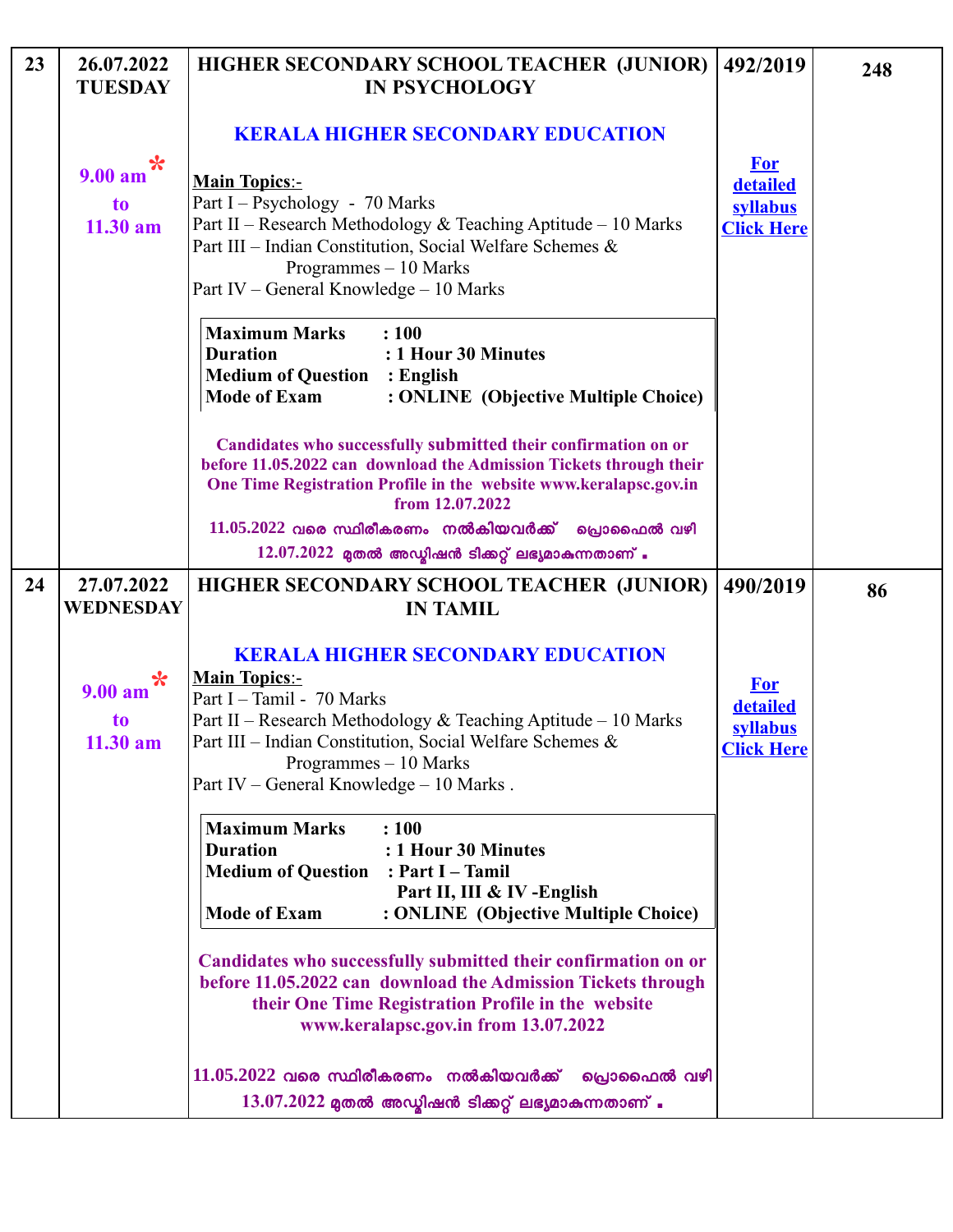| 25 | 29.07.2022<br><b>FRIDAY</b> | HIGHER SECONDARY SCHOOL TEACHER IN<br><b>PHILOSOPHY</b>                                                                                                                                                                         | 487/2019             | 183 |
|----|-----------------------------|---------------------------------------------------------------------------------------------------------------------------------------------------------------------------------------------------------------------------------|----------------------|-----|
|    | $\ast$                      | <b>KERALA HIGHER SECONDARY EDUCATION</b>                                                                                                                                                                                        | <b>For</b>           |     |
|    | 9.00 am<br>to               | <b>Main Topics:-</b>                                                                                                                                                                                                            | detailed<br>syllabus |     |
|    | $11.30$ am                  | Part I – Philosophy - 70 Marks<br>Part II – Research Methodology & Teaching Aptitude – 10 Marks<br>Part III - Indian Constitution, Social Welfare Schemes &<br>Programmes - 10 Marks<br>Part IV - General Knowledge - 10 Marks. | <b>Click Here</b>    |     |
|    |                             | <b>Maximum Marks</b><br>: 100<br><b>Duration</b><br>: 1 Hour 30 Minutes<br><b>Medium of Question : English</b><br><b>Mode of Exam</b><br>: ONLINE (Objective Multiple Choice)                                                   |                      |     |
|    |                             | Candidates who successfully submitted their confirmation on or<br>before 11.05.2022 can download the Admission Tickets through<br>their One Time Registration Profile in the website<br>www.keralapsc.gov.in from 15.07.2022    |                      |     |
|    |                             | $11.05.2022$ വരെ സ്ഥിരീകരണം നൽകിയവർക്ക് പ്രൊഫൈൽ വഴി<br>$15.07.2022$ മുതൽ അഡ്മിഷൻ ടിക്കറ്റ് ലഭ്യമാകുന്നതാണ് .                                                                                                                    |                      |     |
|    |                             |                                                                                                                                                                                                                                 |                      |     |
|    |                             |                                                                                                                                                                                                                                 |                      |     |
|    |                             |                                                                                                                                                                                                                                 |                      |     |
|    |                             |                                                                                                                                                                                                                                 |                      |     |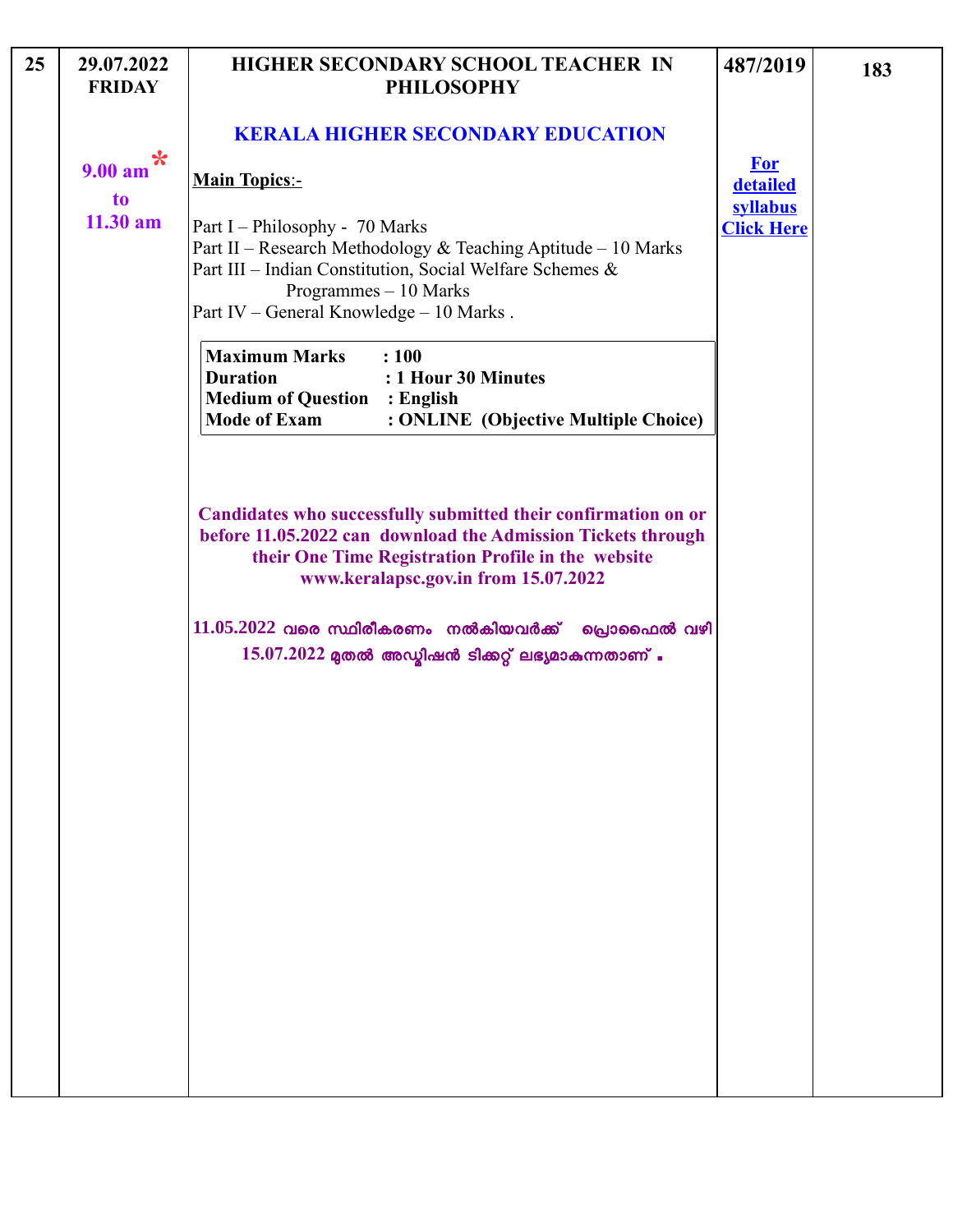| 26 | 30.07.2022<br><b>SATURDAY</b>                  | HIGHER SECONDARY SCHOOL TEACHER (JUNIOR)<br><b>IN ECONOMICS</b>                                                                                                                                                               | 294/2020                      | 23 |
|----|------------------------------------------------|-------------------------------------------------------------------------------------------------------------------------------------------------------------------------------------------------------------------------------|-------------------------------|----|
|    | $\frac{\text{Batch}-I}{\text{R}}$              | <b>KERALA HIGHER SECONDARY EDUCATION</b><br>(SR for ST Only)<br><b>Main Topics:-</b>                                                                                                                                          | <b>For</b><br>detailed        |    |
|    |                                                |                                                                                                                                                                                                                               | syllabus<br><b>Click Here</b> |    |
|    | 9.00 am<br>t <sub>o</sub><br>$11.30$ am        | Part I – Economics- 70 Marks<br>Part II – Research Methodology & Teaching Aptitude – 10 Marks<br>Part III - Indian Constitution, Social Welfare Schemes &<br>Programmes - 10 Marks<br>Part IV - General Knowledge - 10 Marks. |                               |    |
|    | $\ast$<br>$\underline{\text{Batch}-\text{II}}$ | <b>Maximum Marks</b><br>: 100<br>: 1 Hour 30 Minutes<br><b>Duration</b>                                                                                                                                                       |                               |    |
|    | $11.15$ am<br>to<br>$1.45$ pm                  | <b>Medium of Question</b><br>: English<br><b>Mode of Exam</b><br>: ONLINE (Objective Multiple Choice)                                                                                                                         |                               |    |
|    |                                                | Candidates who successfully submitted their confirmation on or<br>before 11.05.2022 can download the Admission Tickets through<br>their One Time Registration Profile in the website<br>www.keralapsc.gov.in from 16.07.2022  |                               |    |
|    |                                                | $11.05.2022$ വരെ സ്ഥിരീകരണം നൽകിയവർക്ക് പ്രൊഫൈൽ വഴി<br>$16.07.2022$ മുതൽ അഡ്മിഷൻ ടിക്കറ്റ് ലഭ്യമാകുന്നതാണ് .                                                                                                                  |                               |    |
|    |                                                |                                                                                                                                                                                                                               |                               |    |
|    |                                                |                                                                                                                                                                                                                               |                               |    |
|    |                                                |                                                                                                                                                                                                                               |                               |    |
|    |                                                |                                                                                                                                                                                                                               |                               |    |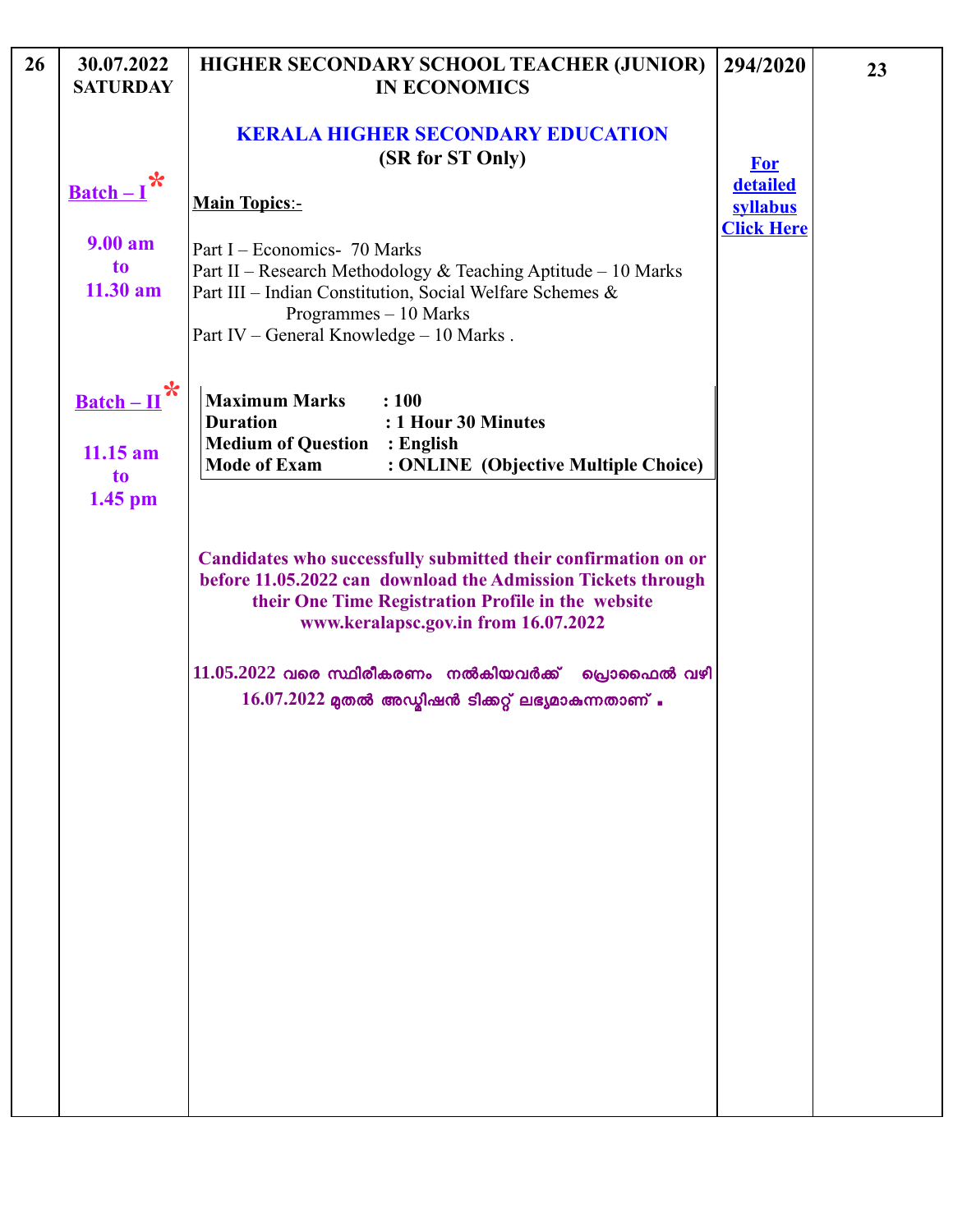| 27 | 30.07.2022<br><b>SATURDAY</b>  | HIGHER SECONDARY SCHOOL TEACHER (JUNIOR)<br><b>IN ECONOMICS</b>                                                                                                                                                                                                                                                                              | 731/2021                                            | 3379 |
|----|--------------------------------|----------------------------------------------------------------------------------------------------------------------------------------------------------------------------------------------------------------------------------------------------------------------------------------------------------------------------------------------|-----------------------------------------------------|------|
|    | $\textbf{Batch} -$             | <b>KERALA HIGHER SECONDARY EDUCATION</b>                                                                                                                                                                                                                                                                                                     | <b>For</b>                                          |      |
|    | $9.00 a$ m<br>to<br>$11.30$ am | Candidates who successfully submitted their confirmation on or<br>before 11.05.2022 can download the Admission Tickets through<br>their One Time Registration Profile in the website<br>www.keralapsc.gov.in from 16.07.2022<br>$11.05.2022$ വരെ സ്ഥിരീകരണം നൽകിയവർക്ക് പ്രൊഫൈൽ വഴി<br>$16.07.2022$ മുതൽ അഡ്യിഷൻ ടിക്കറ്റ് ലഭ്യമാകുന്നതാണ് . | detailed<br>syllabus<br><b>Click</b><br><b>Here</b> |      |
|    | $\textbf{Batch} - \textbf{II}$ |                                                                                                                                                                                                                                                                                                                                              |                                                     |      |
|    | $11.15$ am<br>to<br>$1.45$ pm  |                                                                                                                                                                                                                                                                                                                                              |                                                     |      |
|    |                                | <b>COMMON TEST FOR SL.NO. 26 &amp;27</b>                                                                                                                                                                                                                                                                                                     |                                                     |      |